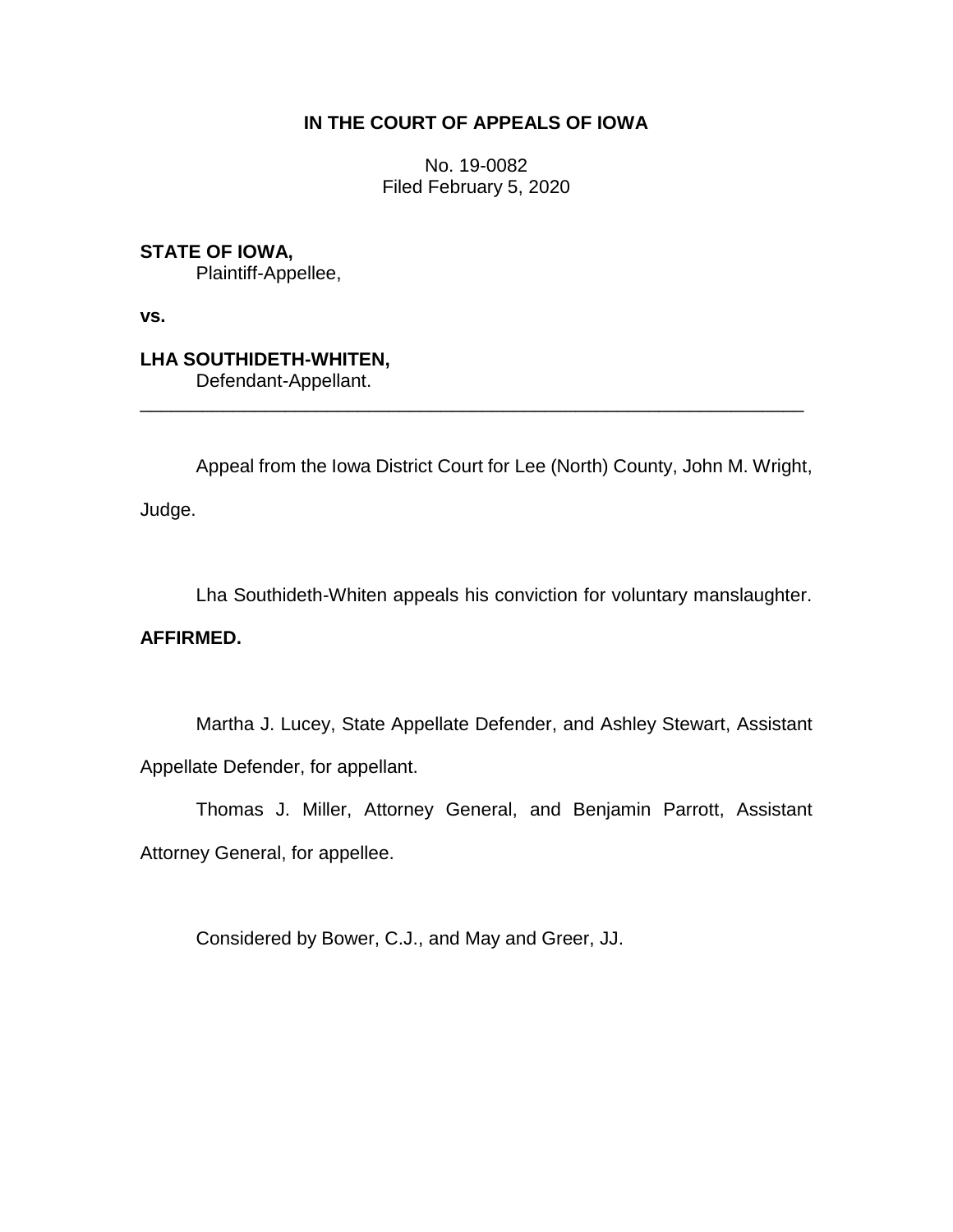#### **BOWER, Chief Judge.**

Lha Southideth-Whiten appeals his conviction for voluntary manslaughter, in violation of Iowa Code sections 707.4 (2016). Southideth-Whiten contends the trial court abused its discretion in excluding expert testimony concerning his justification defense and erred in instructing the jury that a person is not justified in using reasonable force if an alternative course of action is available. Finding no abuse of discretion or error in the jury instructions, we affirm.

#### **I. Background Facts and Proceedings.**

On October 20, 2016, Southideth-Whiten and Michael Whitworth were both inmates working in the Iowa Prison Industries building at the Iowa State Penitentiary. During a lunch break, both Southideth-Whiten and Whitworth were in line to enter the cafeteria. There was one correctional officer in the cafeteria. Two cameras captured video of the ensuing incident. Southideth-Whiten and Whitworth began talking to each other. Whitworth then threw punches at Southideth-Whiten. Southideth-Whiten punched Whitworth, who fell to the floor. Southideth-Whiten got on top of Whitworth and hit him repeatedly until Whitworth was bloody and not moving. Southideth-Whiten stepped away for a moment, wiped his face, and then returned to Whitworth, who was lying still on the floor, and backhanded him twice more across the face.

Whitworth was transferred to a local hospital and then air-lifted to the University of Iowa hospital, where he died ten days later.

Southideth-Whiten was charged with second-degree murder. He filed a notice of the affirmative defense of justification. At trial, the defense informed the court it intended to call an expert witness to address his justification defense.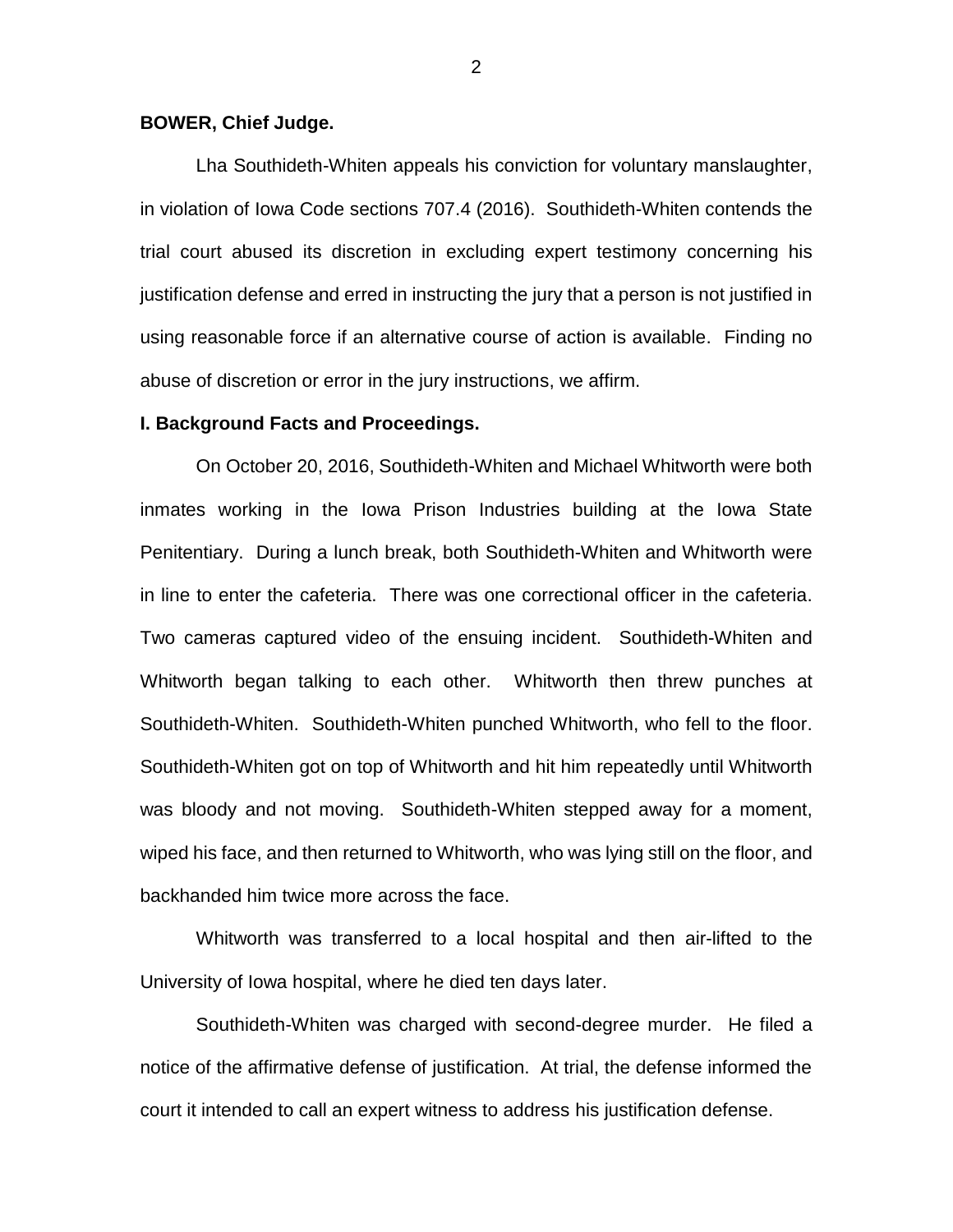The State filed a motion in limine, seeking to exclude certain opinion testimony. The trial court ruled:

[Southideth-Whiten] intends to call Dr. Lori Sexton, an associate professor of criminal justice and criminology at the University of Missouri Kansas City, to testify concerning the prison environment in which [Southideth-Whiten] and the decedent lived. In her opinion, the prison environment is unique compared to the environment outside the walls. She was asked to study whether the prison environment affected [Southideth-Whiten]'s decisions on October 20, 2016, when he encountered the decedent.

The [State] has no objection to Dr. Sexton testifying about the general environment within the prison walls. The [State] does object to this witness expressing opinions regarding whether [Southideth-Whiten] was justified in his actions.

A motion brought pursuant to [Iowa] Rule [of Evidence] 5.104(a) requires the court to rule on the admissibility of evidence before it is presented in a trial. In this case, the [State] asks the court to determine whether Dr. Sexton is permitted to opine on the issue of justification. As the [State] points out, Dr. Sexton is not basing her opinion on the legal standard, rather she uses her extensive research to conclude [Southideth-Whiten] was justified in his actions against the decedent. This, the [State] argues, is improper.

The court concludes that Dr. Sexton shall be allowed to testify concerning her area of expertise. She may illustrate for the jury the unique environment existing inside the prison walls. However, the court also concludes that Dr. Sexton shall not be allowed to testify that [Southideth-Whiten] was justified in his actions against the decedent. Furthermore, she shall not be allowed to testify whether his actions were reasonable based upon the circumstances present on October 20, 2016.

The case proceeded to a jury trial. Investigator Randy Van Wye testified

Southideth-Whiten told him that Whitworth thought Southideth-Whiten had bumped into him while entering the cafeteria and Whitworth took issue. Southideth-Whiten stated he apologized to Whitworth. Investigator Van Wye stated that other inmates in the room offered no information on the altercation. Investigator Van Wye also testified that the policy of the prison with respect to an inmate fight is that if more than one correctional officer is present, staff is allowed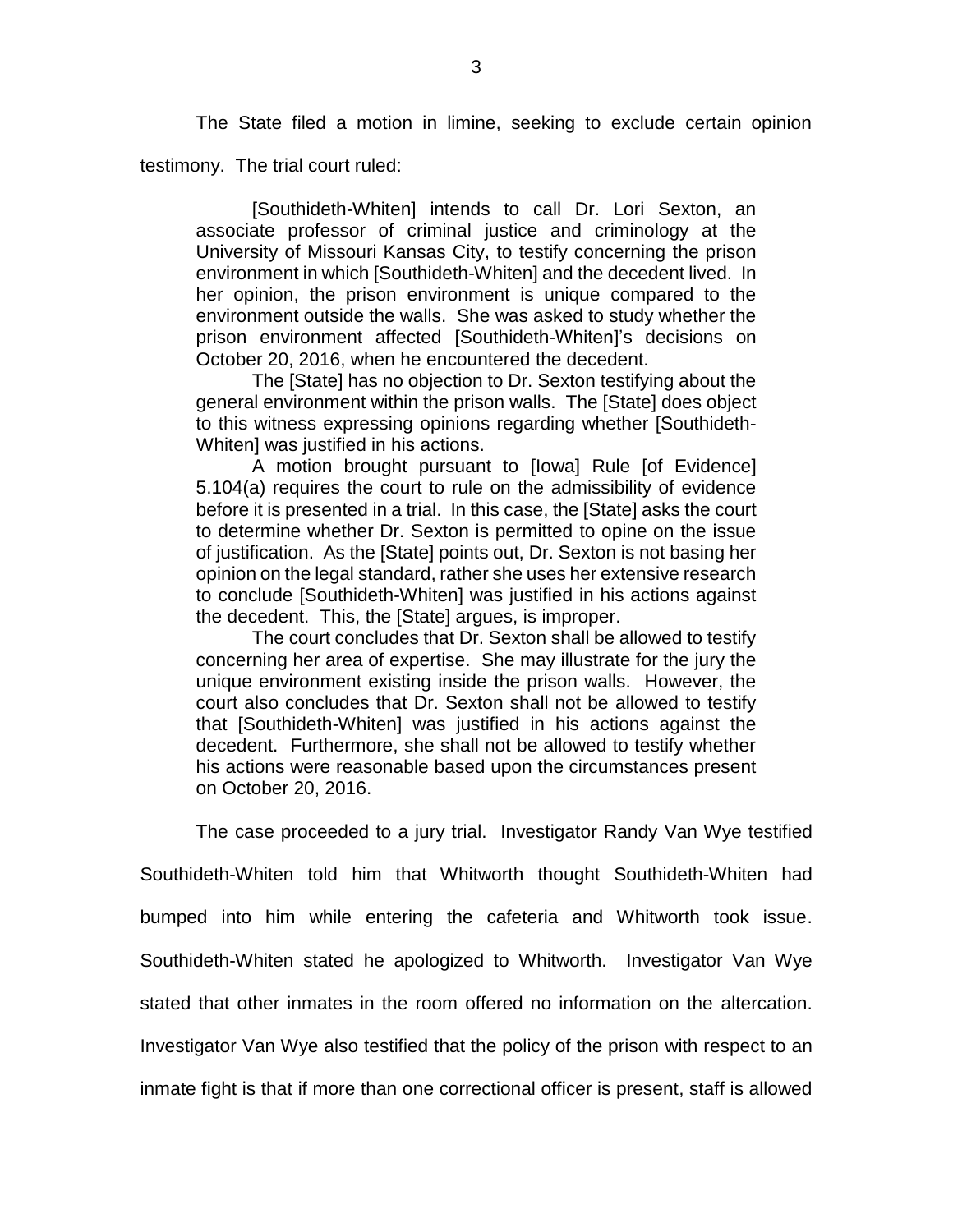to intervene. However, if there was only one correctional officer present, that officer is to call for assistance. He testified Correctional Officer Mark Lair was the only staff in the cafeteria when this altercation happened.

Officer Lair testified he was on duty at the cafeteria entrance on October 20, checking inmates in to lunch. He heard a scuffle and looked up to see Southideth-Whiten and Whitworth struggling. Officer Lair told them to break it up, to no avail. He then sprayed Southideth-Whiten with pepper spray. Southideth-Whiten got off Whitworth, stepped away, and wiped his face. He then came back and struck Whitworth again.

The medical examiner testified Whitworth had bruising around both eyes, his nose, both sides of the face, the skin around the mouth and inside the mouth, and the back of his head. His skull was fractured near the right temple area and there was a large contusion on the back of the scalp. His brain was swollen. All injuries were "related to blunt force trauma of the head affecting the brain" and were significant enough to cause Whitworth's death. The medical examiner ruled the death a homicide.

About thirty minutes after the encounter, Southideth-Whiten spoke with Investigative Sergeant John Hawk, stating he had to "fight for his life" and that "he could have been killed." Sergeant Hawk testified Southideth-Whiten appeared "very wound up." He escorted Southideth-Whiten to the health care unit, where Sergeant Hawk noted Southideth-Whiten had a swollen and bloody nose, his knuckles were bruised, and he had a small cut on his right, pinky-finger knuckle. Hawk took pictures of Southideth-Whiten's hands and face. Those pictures show blood on both hands and blood spatters on his forehead.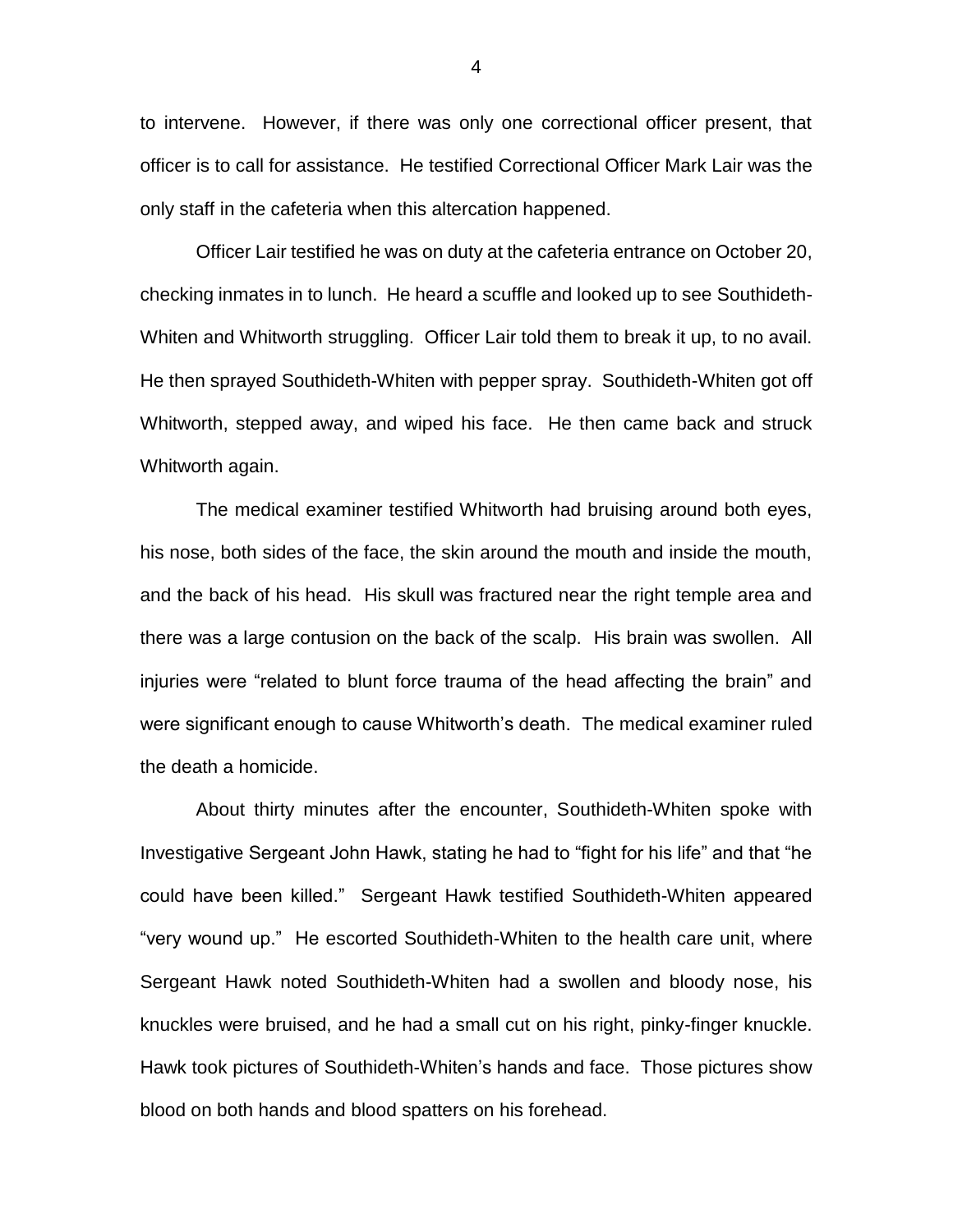Correctional Officer John Martinez responded to Officer Lair's call for assistance, entered the cafeteria, and placed handcuffs on Southideth-Whiten. Officer Martinez testified that inmates working in the prison industries factory have access to tools while working and there is a tool count at the end of each day. However, inmates are not searched before entering the cafeteria. Officer Martinez was not aware of any tool being found in the cafeteria after the altercation or that a tool was missing at the end of the day.

The defense asserted Southideth-Whiten was struck by Whitworth without provocation. They were in a room with a number of other inmates, all of whom had access to tools from the factory, and no assistance was forthcoming from the sole officer in the cafeteria. The defense argued Southideth-Whiten deserved protection but received none, and, therefore, he had no alternative course of action but to defend himself.

Dr. Sexton testified quite extensively about her research with prison populations. She testified she conducts research involving "first person accounts from prisoners, prison staff, and prison administrators to determine the objective context of prison, what the environment is like, and also how the people in that environment experience it." She stated a major theme arising from her research is "the importance of violence to the context"; that "there's an expectation that violence will be used to solve certain problems and a real fear of being subjected to violence, even when someone is minding their business." She also testified there was a general "fear of violence, fear for one's safety" both in the inmate population and prison staff.

5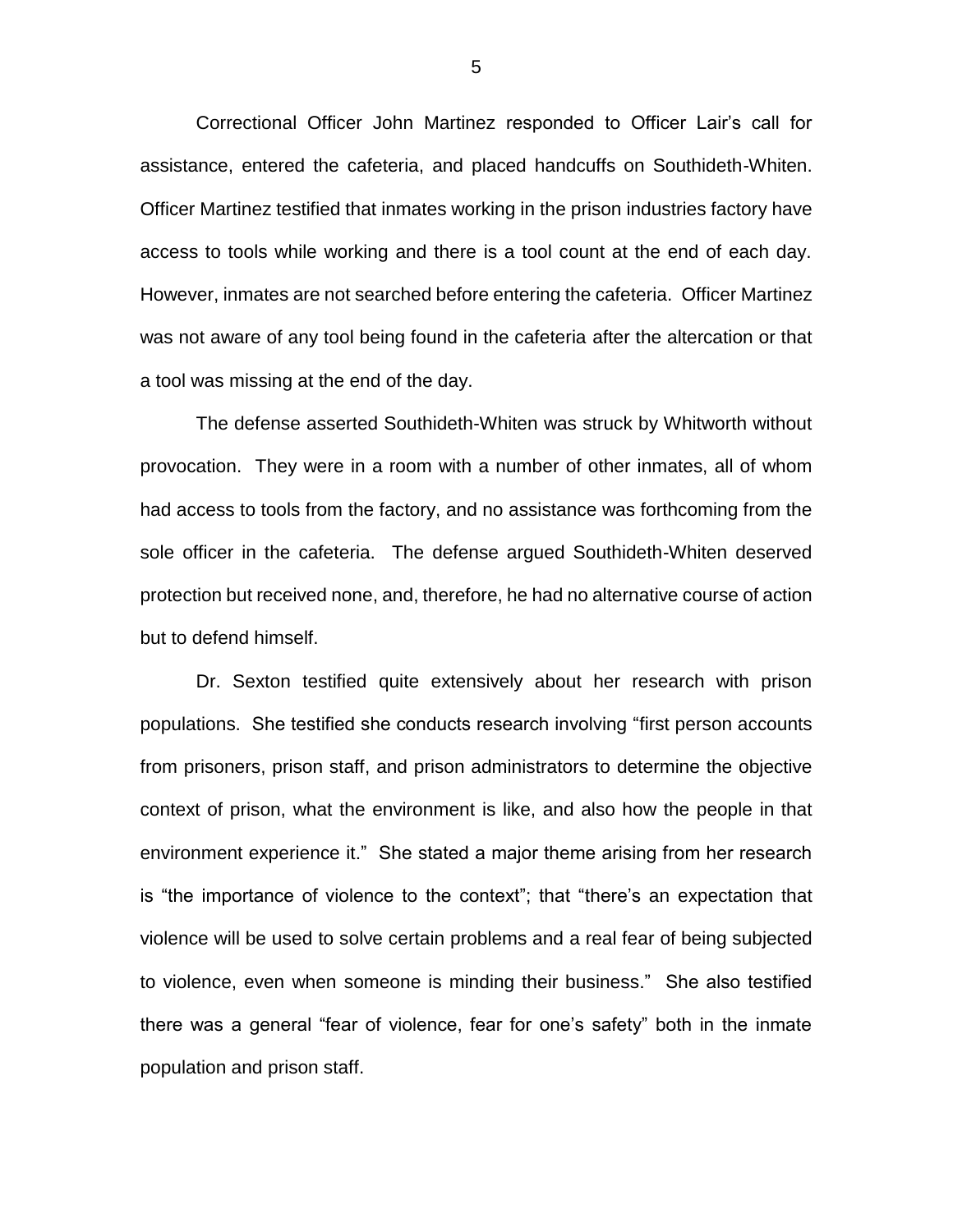Dr. Sexton also testified:

The lack of physical staff presence or just the knowledge that a facility is understaffed can really heighten this sense that the only way to handle an incident is to do it yourself.

So if someone comes at you, then there is less of an expectation that there's going to be an officer there at the ready to intervene, particularly if there's only one officer in the room or in your line of sight, then the expectation really is that officer isn't going to intervene because they have no backup.

So the culture of fear and the culture of violence and the lack of autonomy all combine with understaffing or minimal staff presence to basically provide people with very little option to resolve conflict.

She discussed the heightened awareness that might occur in an area of the prison

"where things that could easily be used as weapons are used instead as everyday

objects, like box cutters or awls or some kind of tool."

Dr. Sexton's testimony included inmates' responses to violent interactions:

A. So I've talked to inmates about everything from kind of minor scuffles with a cellmate that they're actually friends with but it turned violent and then was resolved—not really resolved, kind of papered over. Anything from that to instances in which someone was attacked unprovoked in a common area of the prison like the yard or the dining hall in the presence of officers and feared for their lives because the attack came out of nowhere and no one, inmates or officers, you know, was rushing to help them.

Q. . . . You mentioned a situation of an unprovoked attack. Is it unusual within the culture and violence that you've described, and based on your research, that the initial attack versus the response might not be equal? A. It's not unusual, no.

Q. Okay. So has your research given you any information as to why that may be? A. Absolutely. So one of the things that I've heard from a lot of people who have been involved in violent incidents that went farther than they expected was this idea that because they were in fear for their life or fear for, you know, grave harm to themselves, and because violence is such a key part of the prison culture, that once they're involved in a violent incident there really isn't the option to stop or de-escalate. It's essentially a choice, as it has been described to me, to either keep going so that you are certainly the victor or to lose the fight and end up being harmed quite seriously.

. . . .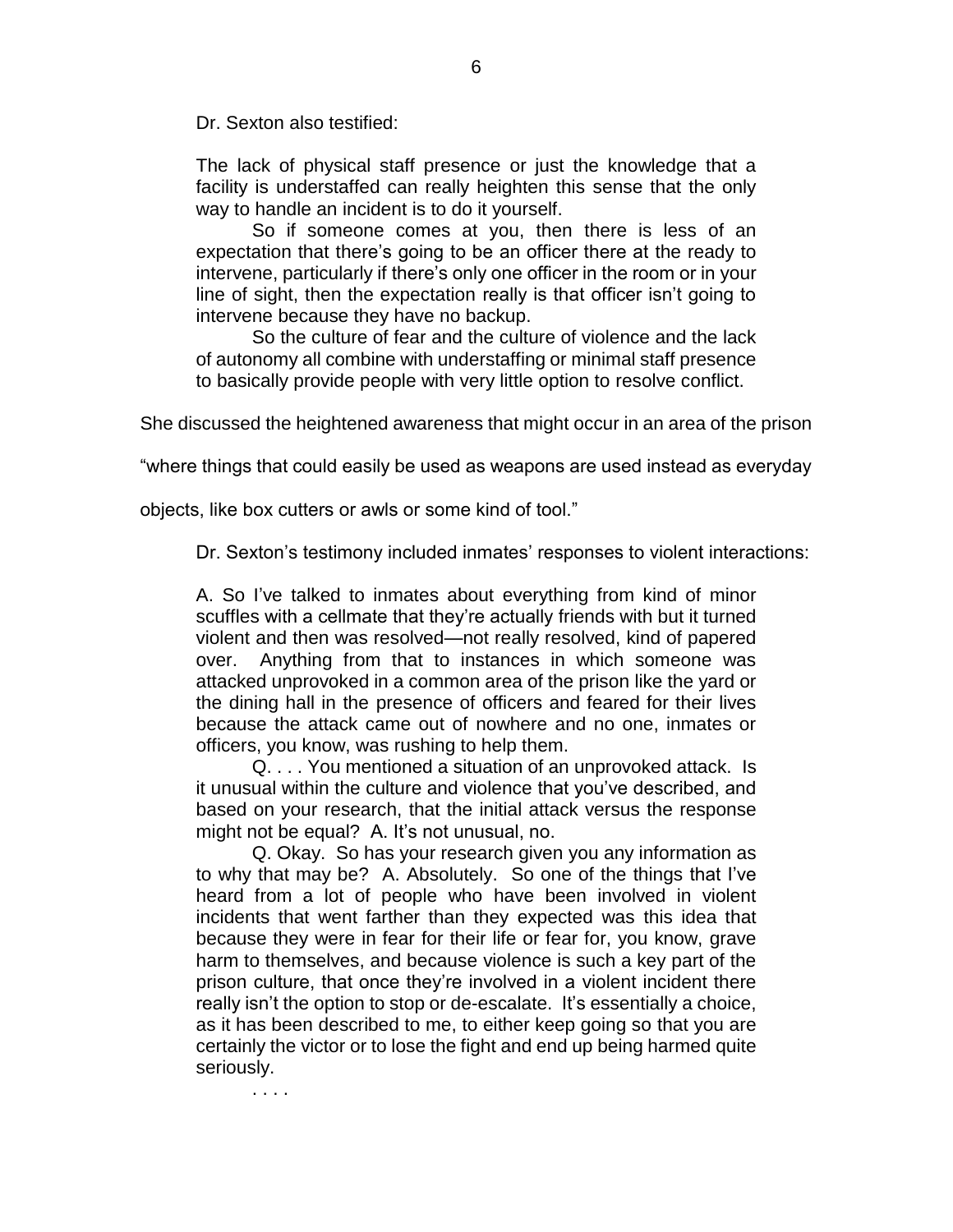Q. Okay. And based on your research, have there been situations where you've uncovered in some of these prisons where people have appeared to be . . . sort of out of the fight or disengaged and then only to find they would be attacked later? A. Yes. That's a very frequent but still surprising thing that I've heard from a lot of inmates, this idea that even when you think that you've successfully eliminated the threat, that someone is down for the count and isn't going to come back at you swinging or come back at you with a weapon of some type, that then they maybe turn and walk away and that person pops right back up as though reanimated. I mean, I've heard this story many times over. I've even heard it from correctional officers and from at least one administrator who report having seen the same thing, a fight between two inmates where it looked like one person was out of the fight, unconscious, on the ground, and then that person entered the fight and sometimes ended up winning it.

Defense counsel then asked:

Would someone who is aware of the fact that there is either understaffing or limited supervision in an area, and knowing that they are unarmed but being uncertain of the other person's status, based on your research through all of the different persons that you visited and studied, does that impact responses from the unarmed person if they're attacked?

The State objected and a discussion was held outside the presence of the

jury. The prosecutor noted the question attempted to be phrased as a hypothetical but "really tracks the facts of this case" and sought an improper opinion as to the defendant's guilt or innocence. The defense argued the question was seeking general information only. The court sustained the objection. Dr. Sexton's testimony continued, but she was not allowed to opine Southideth-Whiten's response was reasonable or justified under the circumstances.

The court provided proposed jury instructions. The defense objected to the court's instructions concerning justification because they included language that a person is not justified in using force to defend themselves if an alternative course of action was available. The defense urged the court to note the exception to the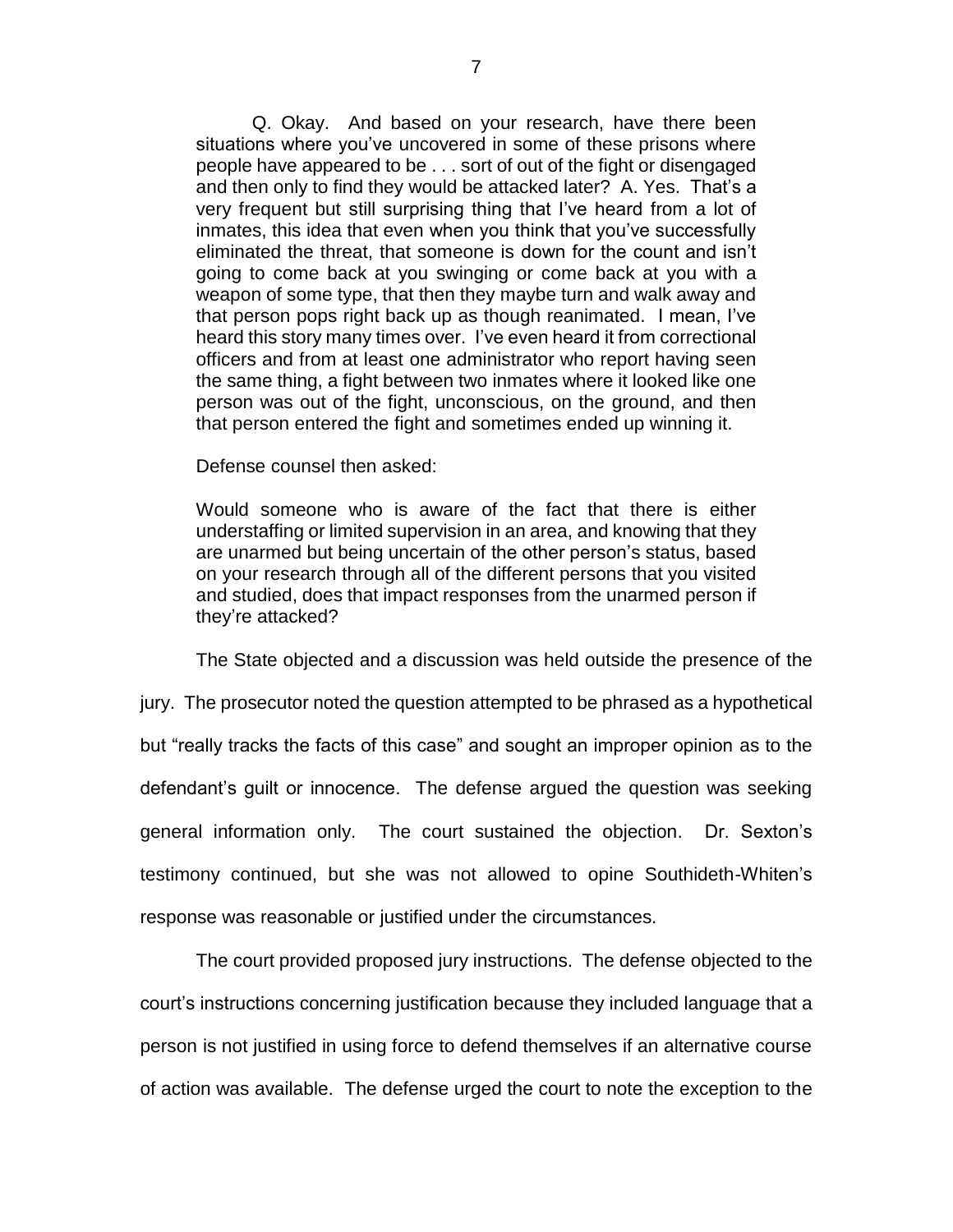duty to seek an alternative course of action when a person is "in his own home."

Defense counsel argued Southideth-Whiten was in his home and where he was

required to be and the instruction should mention the "home exception" to the duty

to seek an alternative course of action. The court overruled the objection.

The jury instructions included the following:

### **INSTRUCTION NO. 16**

The defendant claims he acted with justification. A person may use reasonable force to prevent injury to a person, including the defendant. The use of this force is known as justification.

Reasonable force is only the amount of force a reasonable person would find necessary to use under the circumstances to prevent injury.

A person can use deadly force against another if it is reasonable to believe that such force is necessary to avoid injury or risk to one's life or safety or the life or safety of another, or it is reasonable to believe that such force is necessary to resist a like force or threat.

The State must prove the defendant was not acting with justification.

#### **INSTRUCTION NO. 17**

A person is justified in using reasonable force if he reasonably believes the force is necessary to defend himself from any imminent use of unlawful force.

If the State has proved any one of the following elements, the defendant was not justified:

(1) The defendant started or continued the incident which resulted in death.

(2) An alternative course of action was available to the defendant.

(3) The defendant did not believe he was in imminent danger of death or injury and the use of force was not necessary to save him.

(4) The defendant did not have reasonable grounds for the belief.

(5) The force used by the defendant was unreasonable.

## **INSTRUCTION NO. 18**

The defendant was not required to act with perfect judgment. However, he was required to act with the care and caution a reasonable person would have used under the circumstances which existed at that time.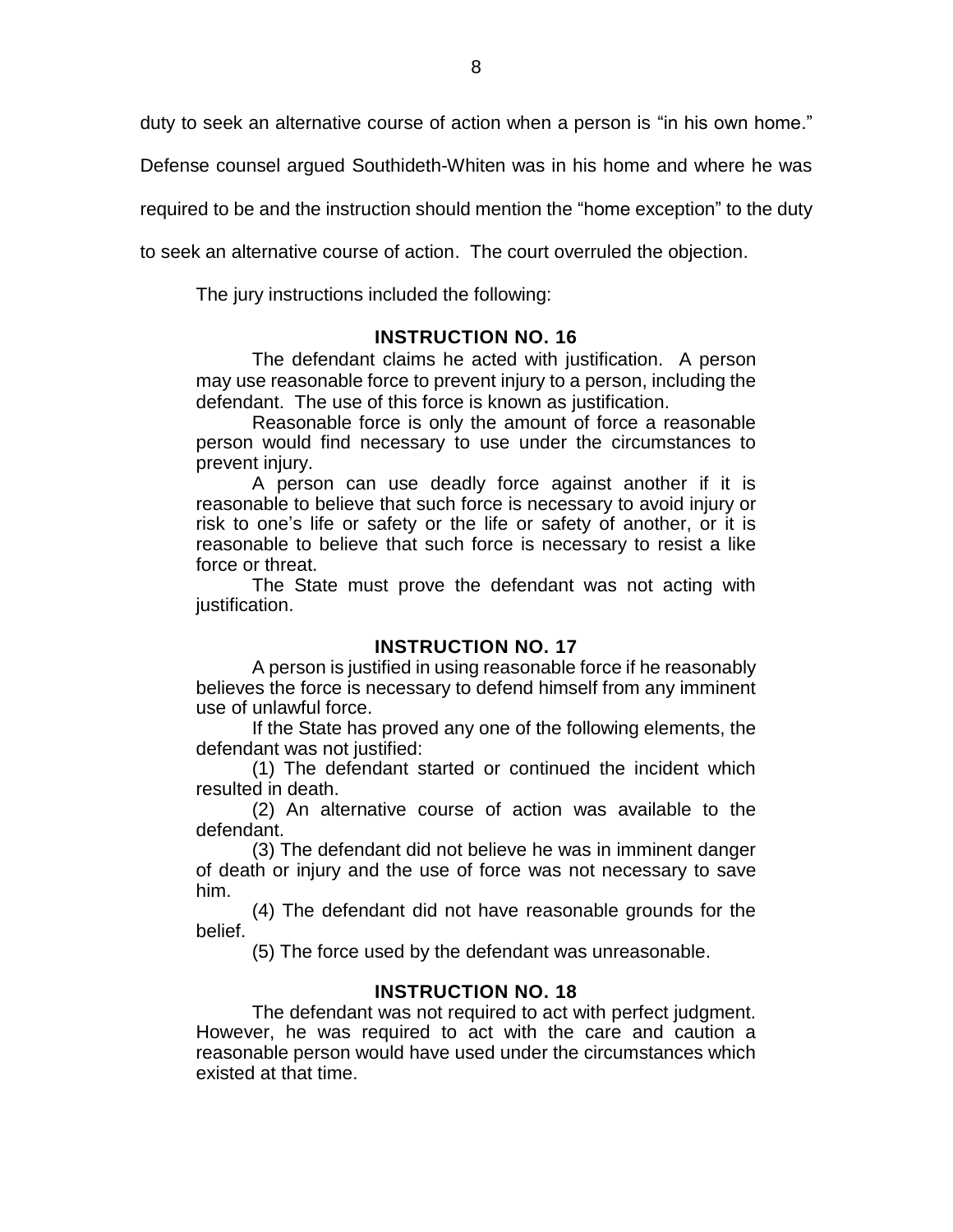If in the defendant's mind the danger was actual, real, imminent or unavoidable, even though it did not exist, that is sufficient if a reasonable person would have seen it in the same light.

#### **INSTRUCTION NO. 19**

The defendant claims danger existed. You are to consider the danger or apparent danger from the viewpoint of a reasonable person under the circumstances which existed at that time.

It is not necessary that there was actual danger, but the defendant must have acted in an honest and sincere belief that the danger actually existed.

Apparent danger with knowledge that no real danger existed is no excuse for using force.

### **INSTRUCTION NO. 20**

If a defendant is confronted with the use of unlawful force against him, he is required to avoid the confrontation by seeking an alternative course of action before he is justified in repelling the force used against him.

### **INSTRUCTION NO. 22**

A person is not justified when he provokes or causes force to be used against him, intending to use it as an excuse to injure another.

If you find the State has proved the defendant provoked the use of force intending to use it as an excuse to injure Michael Whitworth, he was not justified.

## **INSTRUCTION NO. 23**

A person is not justified when he provokes or causes force to be used against him, intending to use it as an excuse to injure another.

If you find the State has proved the defendant provoked the use of force intending to use it as an excuse to injure Michael Whitworth, he was not justified.

However, there is an exception if the defendant provoked the use of force, if Michael Whitworth used force greatly disproportionate to the provocation and it was so great that the defendant reasonably believed he was in imminent danger of death or injury, he is not considered to have provoked the incident and his acts would be justified.

# **INSTRUCTION NO. 27**

The State must prove all of the following elements of the lesser-included offense of voluntary manslaughter:

> (1) On or about October 20, 2016, the defendant struck Michael Whitworth.

(2) Michael Whitworth died as a result of being struck.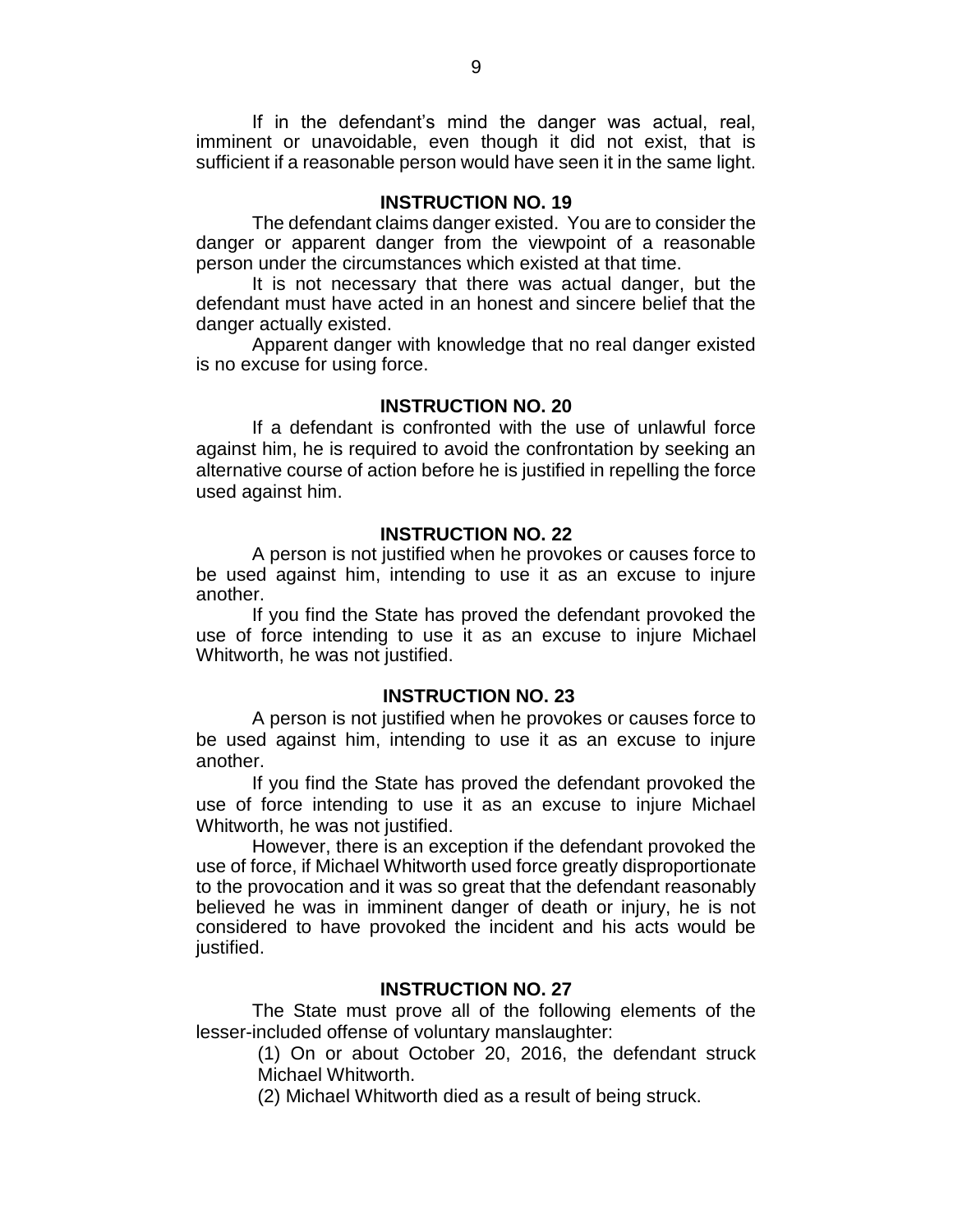(3) The striking was done solely by reason of sudden, violent and irresistible passion resulting from serious provocation. (4)The defendant was not acting with justification.

Southideth-Whiten was found guilty of the lesser-included offense of voluntary manslaughter. He now appeals, asserting the court's limits on the expert's testimony was an abuse of discretion and its failure to provide additional language in the justification jury instructions was in error.

#### **II. Scope and Standard of Review.**

"The admissibility of expert testimony in a criminal case 'falls squarely within the trial court's sound discretion.'" *State v. Edouard*, 854 N.W.2d 421, 436 (Iowa 2014) (citation omitted), *overruled on other grounds by Alcala v. Marriott Int'l, Inc*., 880 N.W.2d 699, 708 n.3 (Iowa 2016); *see also In re Det. of Palmer*, 691 N.W.2d 413, 416 (Iowa 2005), *overruled on other grounds by Alcala*, 880 N.W.2d at 708 n.3. "An abuse of discretion occurs when the trial court 'exercises its discretion on grounds clearly untenable or to an extent clearly unreasonable.'" *State v. Reyes*, 744 N.W.2d 95, 99 (Iowa 2008) (citation omitted).

Absent a discretionary component, we review challenges to jury instructions for correction of errors at law. *Alcala*, 880 N.W.2d at 707 ("Iowa law requires a court to give a requested jury instruction if it correctly states the applicable law and is not embodied in other instructions."). "We evaluate whether the instruction at issue 'accurately states the law and whether substantial evidence supports it.' Even when the instruction is erroneous, we will not reverse unless prejudice resulted. 'Prejudice results when jury instructions mislead the jury or materially misstate the law.'" *State v. Mathias*, 936 N.W.2d 222, 226 (Iowa 2019) (citations omitted).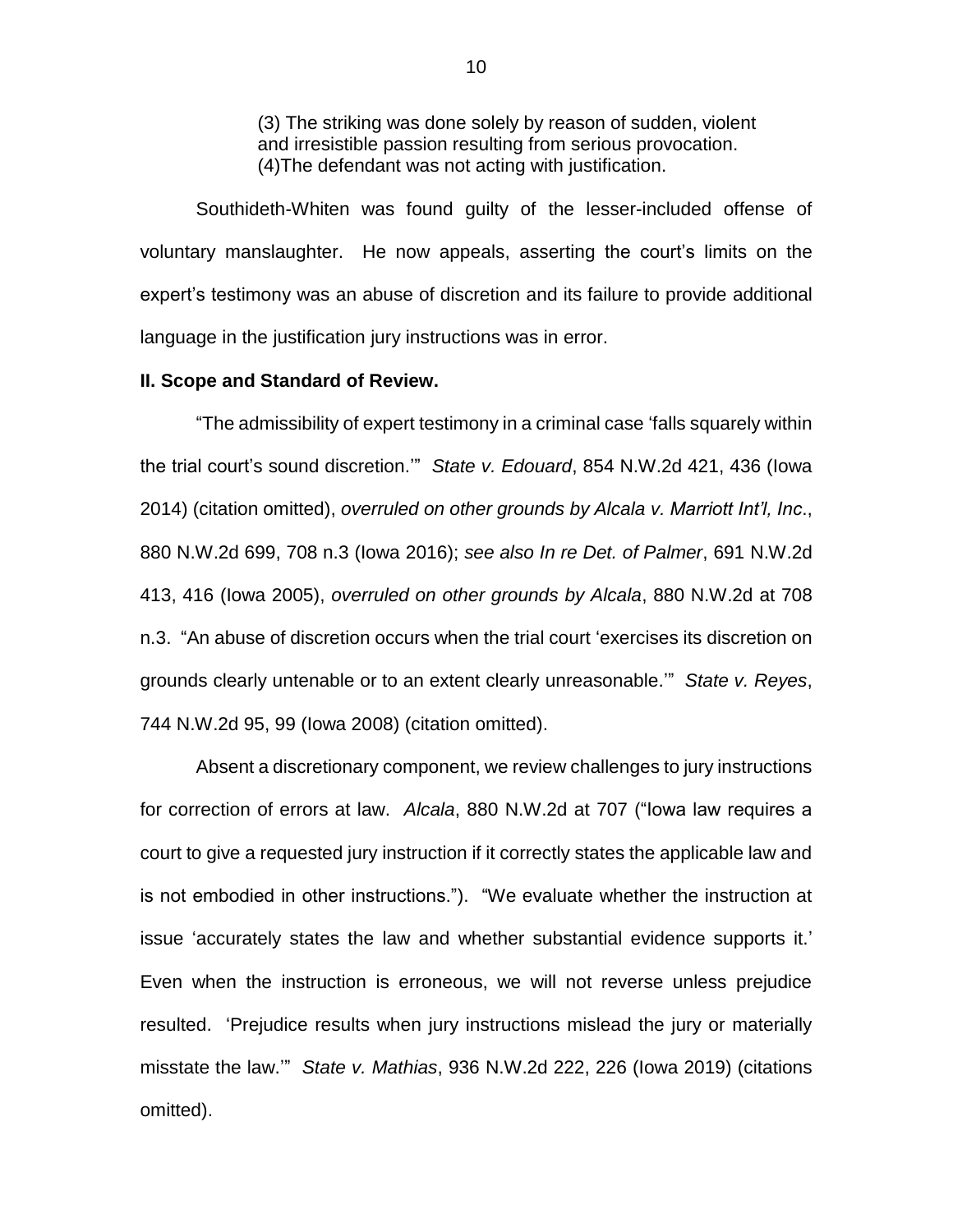**III. Discussion.**

*A. Expert testimony.* On appeal, Southideth-Whiten argues Dr. Sexton "was barred from providing testimony concerning how inmates' reaction to violence in prison might be reasonably different from violence encountered outside prison walls." Having reviewed the testimony, we cannot agree with this characterization of the expert witness's testimony, which we set out in some detail above.

It is true the court ruled Dr. Sexton could not testify Southideth-Whiten was justified in his actions or whether his actions were reasonable based upon the circumstances. This ruling is in keeping with the cases relied on by Southideth-Whiten as support for his contentions. In *State v. Olsen*, our supreme court held:

[W]hile a witness may not testify whether marijuana is held for personal use, he may testify on the pattern or modus operandi of a certain offense and compare the facts of the case to it. The distinction is that, on the one hand, the witness is asked for an opinion based upon certain evidence as it relates to a well-defined modus operandi and on the other, an opinion on the guilt or innocence of the defendant. The former is proper; the latter is not. We have said this line of distinction, while fine, is nevertheless essential.

315 N.W.2d 1, 6–7 (Iowa 1982) (citations omitted).

Yet, Dr. Sexton was allowed to testify at length about the prevalence of violence in prison, the generalized sense of fear and danger an inmate faces, and about inmates' reactions to violence in the prison setting, which might seem disproportionate in other settings. Thus, the defense expert provided the jury with helpful information to determine whether Southideth-Whiten's actions constituted "reasonable force . . . he reasonably believes . . . is necessary to defend himself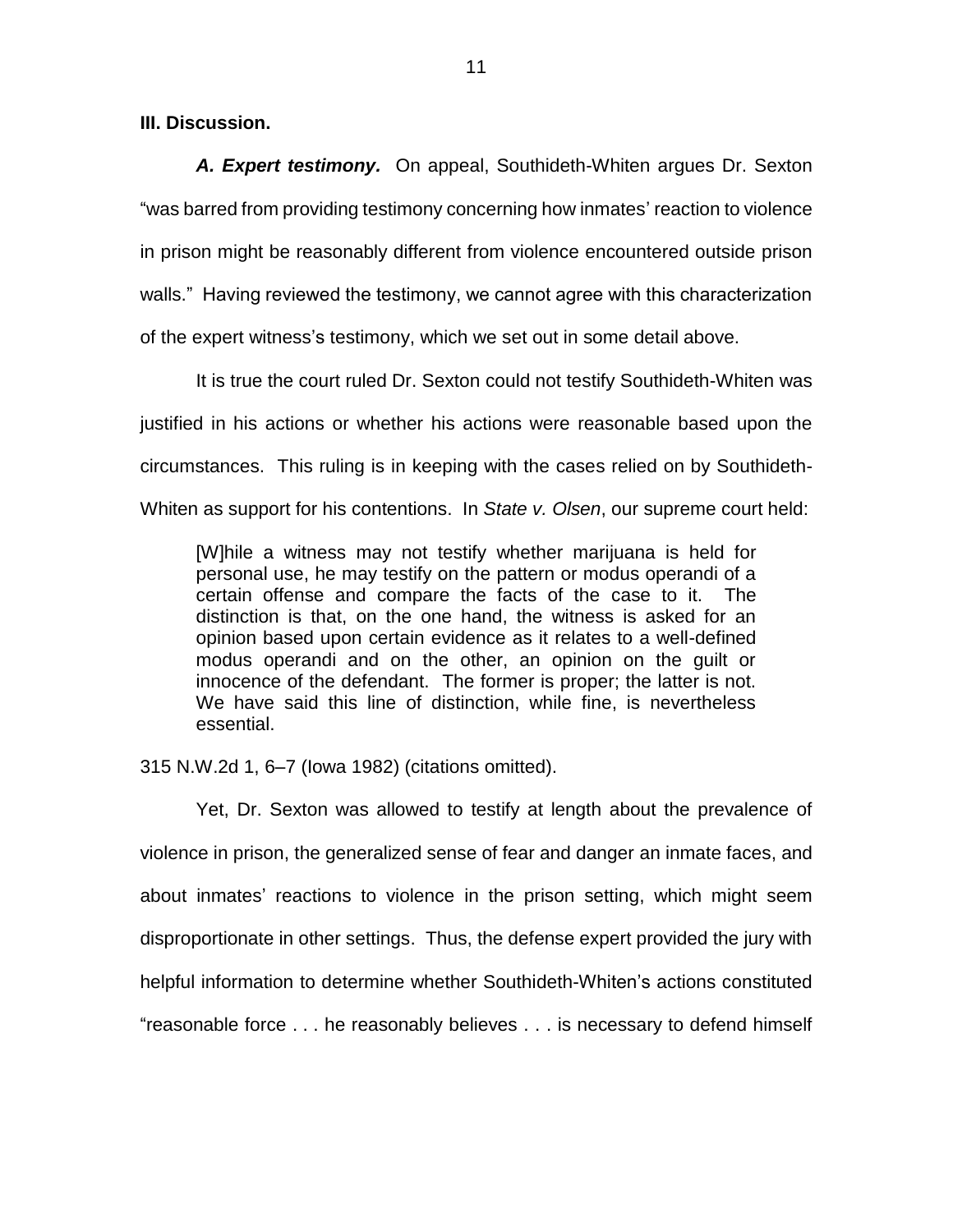from any imminent use of unlawful force"—as they were instructed. The cases cited by the defense do not convince us otherwise.<sup>1</sup>

As noted in *Dinkins*, Iowa Rule of Evidence 5.704 provides: "An opinion is not objectionable just because it embraces an ultimate issue." *See* 553 N.W.2d at 341. Nevertheless, expert testimony is allowed "if the expert's scientific, technical, or otherwise specialized knowledge will help the trier of fact to understand the evidence or to determine a fact in issue." Iowa R. Evid. 5.702.

Thus, a witness cannot opine on a legal conclusion or whether the facts of the case meet a given legal standard. Such an opinion would be of no value to the jury. In most cases, the jurors are fully capable of applying the facts of the case to the law provided to them by the trial judge.

*Palmer*, 691 N.W.2d at 419 (internal citation omitted). Here, the jury was capable

of applying the facts of the case to the law provided to them by the trial judge. *See* 

*Edouard*, 854 N.W.2d 436–37 ("Even if the theological community were in

agreement that Edouard's actions did not amount to pastoral counseling, that

would not resolve whether Edouard's actions fit within the statutory definition of

mental health services. . . . The specialized meaning given to a term by the

 $\overline{a}$ 

<sup>1</sup> The defense also cites to *State v. Dinkins*, 553 N.W.2d 339, 341 (Iowa Ct. App. 1996). In *Dinkins*, the court wrote:

Expert testimony consisting of scientific, technical or other specialized knowledge is admissible at trial when it is helpful for the trier of fact to understand the evidence in the case or to determine a fact in issue, as long as its probative value is not substantially outweighed by the danger of unfair prejudice. Such opinions may generally be expressed even though they embrace "an ultimate issue to be decided by the trier of fact." *These basic precepts, however, do not permit a witness to express a direct opinion on the guilt or innocence of the defendant*. Determining guilt or innocence is the exclusive function of the finder of fact; and consequently, is an improper subject of expert testimony.

<sup>553</sup> N.W.2d at 341 (emphasis added) (internal citations omitted).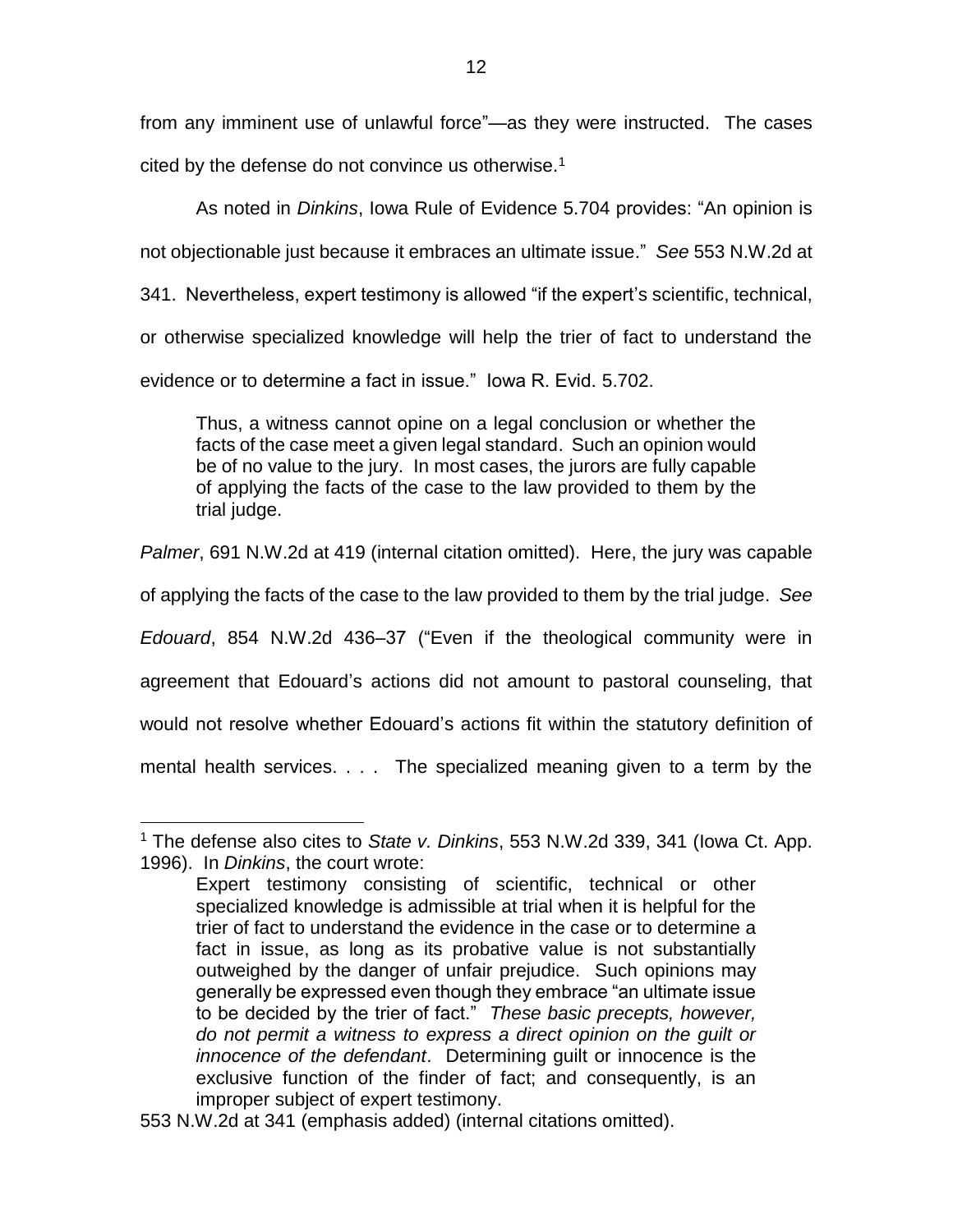theological community is ultimately beside the point in determining whether Edouard's actions met the legislature's definition of the crime. . . . Hence, the district court did not abuse its discretion in excluding Dr. Wakefield's proposed testimony."). We find no abuse of the trial court's discretion concerning the expert witness's testimony. 2

*B. Jury instructions.* Southideth-Whiten also contends the trial court erred in refusing to include the "home exception" language to Instruction No. 20. Uniform Jury Instruction 400.10 offers this language concerning the home exception:

If the defendant was in [his] [own home] . . . which [he] was legally occupying and the alternative course of action was such that [he] reasonably believed [he] had to retreat or leave [his] position to avoid the confrontation, [he] was not required to do so and [he] could repel force with reasonable force (including deadly force).

Southideth-Whiten argues a prison should be considered an inmate's home for

purposes of the duty to take an alternative course of action.<sup>3</sup>

Our supreme court has recently addressed the statutory duty to follow an

alternative course of action in *State v. Lorenzo Baltazar*, 935 N.W.2d 862, 869

(Iowa 2019). The court noted, "Justification is a statutory defense that permits a

defendant to use reasonable force to defend himself or herself." *Id.* In Iowa Code

section 704.1, the legislature defines reasonable force:<sup>4</sup>

 $\overline{a}$ 

<sup>2</sup> Because we have addressed the merits of the issue, we do not address the alternative claim based on ineffective assistance of counsel.

 $3$  Dr. Sexton also testified that the prison was the inmates' home, "[i]t is where inmates live, where they eat, where they sleep, and where they work."

<sup>4</sup> In 2017, the Iowa legislature deleted the alternative-course-of-action language and added the stand-your-ground provision: "A person who is not engaged in illegal activity has no duty to retreat from any place where the person is lawfully present before using force as specified in this chapter." 2017 Iowa Acts. ch. 69, § 37 (codified at Iowa Code § 704.1(3) (2018)). The amendment took effect July 1, 2017, subsequent to the events here and, thus, is not applicable.